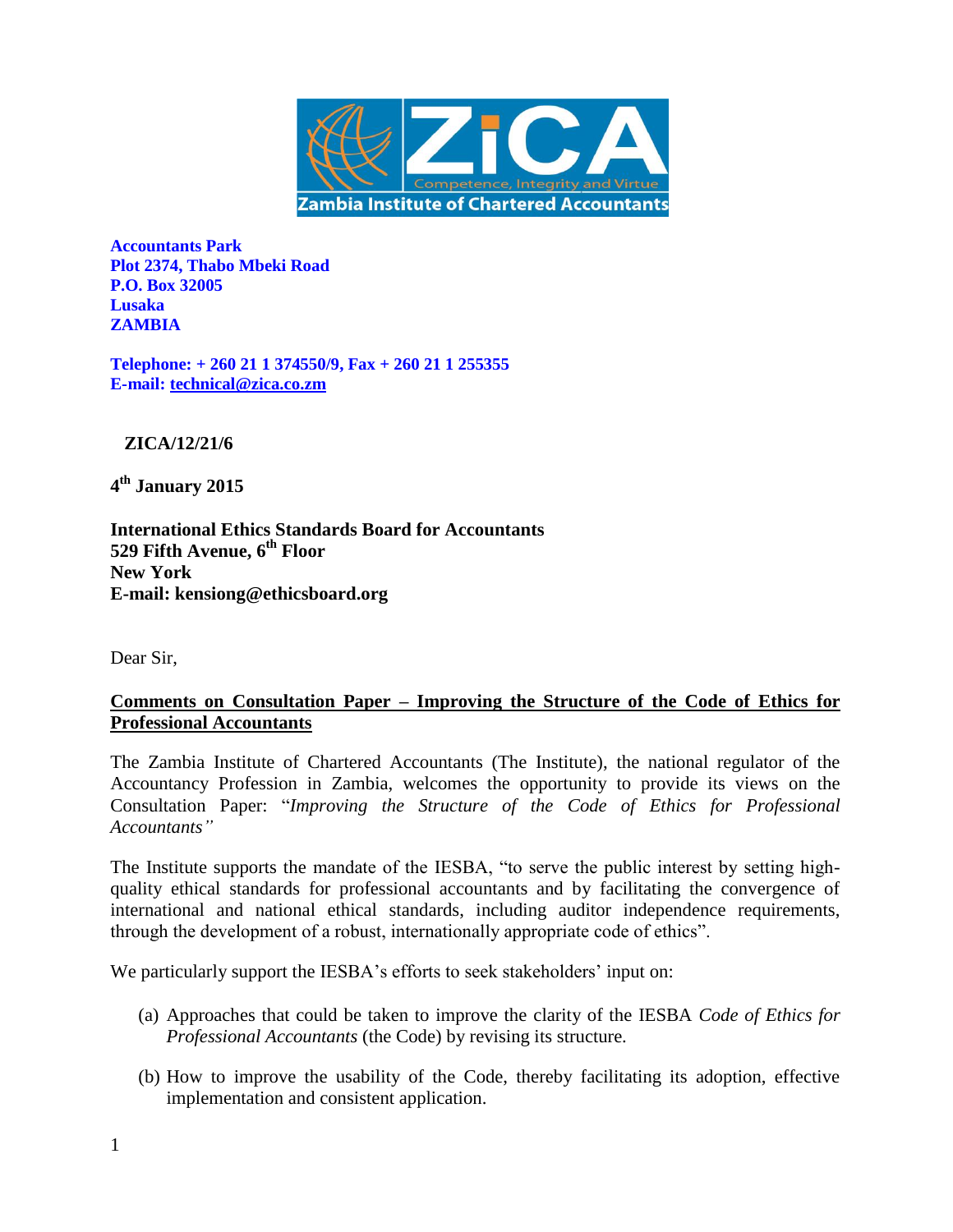Our comments on the proposals in the CP are included in detail in the Appendix to this letter, where we have answered the specific questions asked.

The Institute will be ready to respond to any matters arising from the above comments.

Yours faithfully

Chansa A Chiteba **DIRECTOR STANDARDS & REGULATION FOR/SECRETARY AND CHIEF EXECUTIVE OFFICER**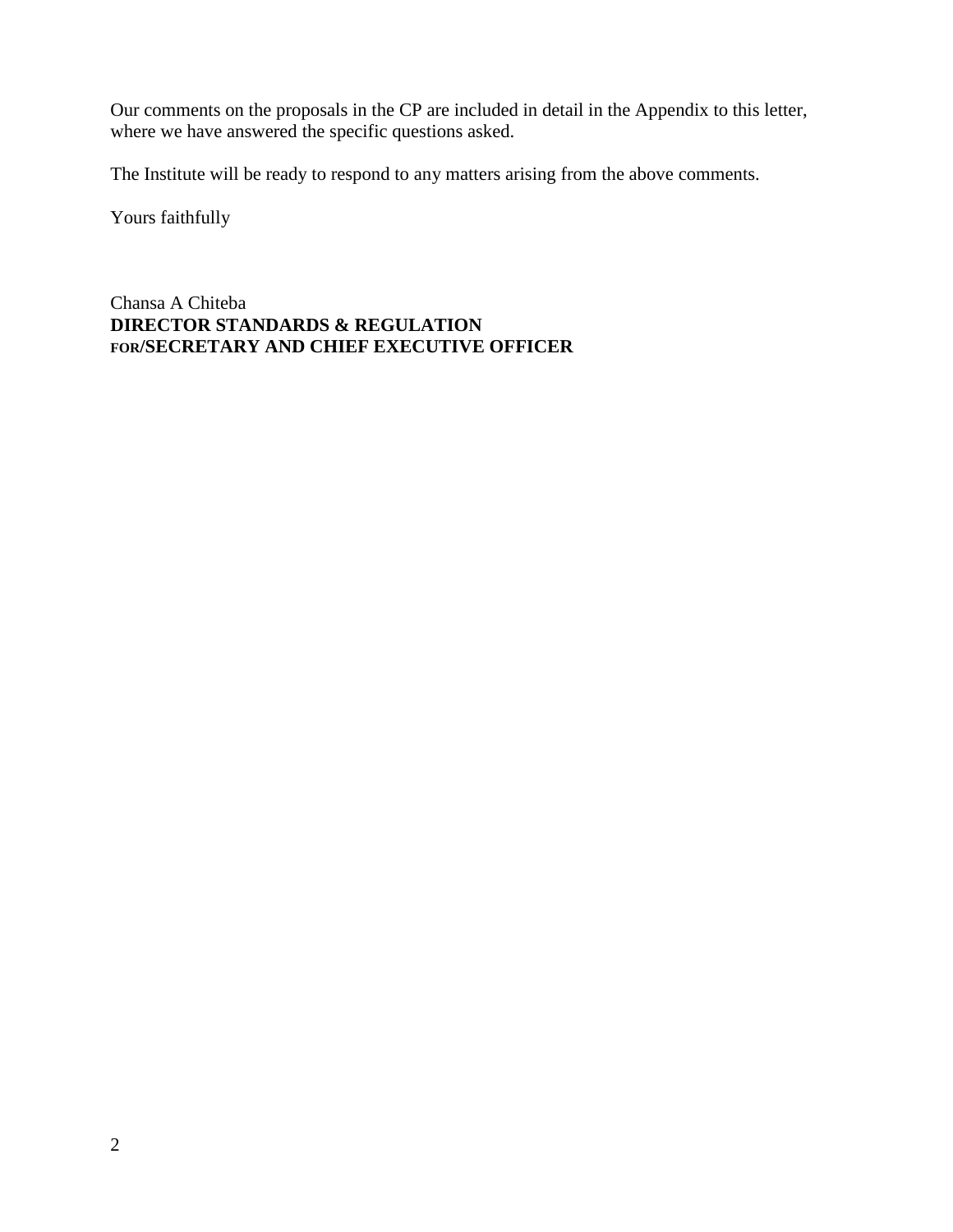# **APPENDIX – RESPONSES TO THE SPECIFIC QUESTIONS IN THE INVITATION TO COMMENT**

## **Question 1:**

Do you believe that the approach outlined in this Consultation Paper, as reflected in the Illustrative Examples, would be likely to achieve IESBA's objective of making the Code more understandable?. If not, why not and what other approaches might be taken?

### **Comment**

We believe that the proposed approach outlined in the Consultation Paper, as reflected in the Illustrative Examples, would achieve IESBA's objective of making the Code more understandable.

This is on account that the reorganisation of content where each section is structured with its own separate purpose, requirements and application guidance with cross-reference to the conceptual framework and fundamental principles allows for ease of navigation and creates room for future changes.

The reorganisation also takes into account the specific interests and priorities of different types of users thereby making the Code to be readily visible and understandable.

## **Question 2:**

Do you believe that the approach outlined in this Consultation Paper, as reflected in the Illustrative Examples would be likely to make the Code more capable of being adopted into laws and regulations, effectively implemented and consistently applied? If not, why not and what other approaches might be taken?

#### **Comment**

Yes we believe that the proposed approach outlined in the consultation paper is likely to make the Code more capable of being:

- a) Adopted into laws and regulations because it places specific requirements on the Professional Accountants to comply with each separate provision unless prohibited by law or regulation or an exception is permitted. The outlined approach further places responsibility for compliance with the code on individuals holding appropriate authority that are responsible for taking appropriate action on behalf of the firm in accordance with the requirements of this Code. This clarification will facilitate compliance and enforcement.
- b) Effectively implemented and consistently applied to improve the usability of the Code because it takes into account the specific interests and priorities of different types of users thereby making the Code to be readily visible and understandable.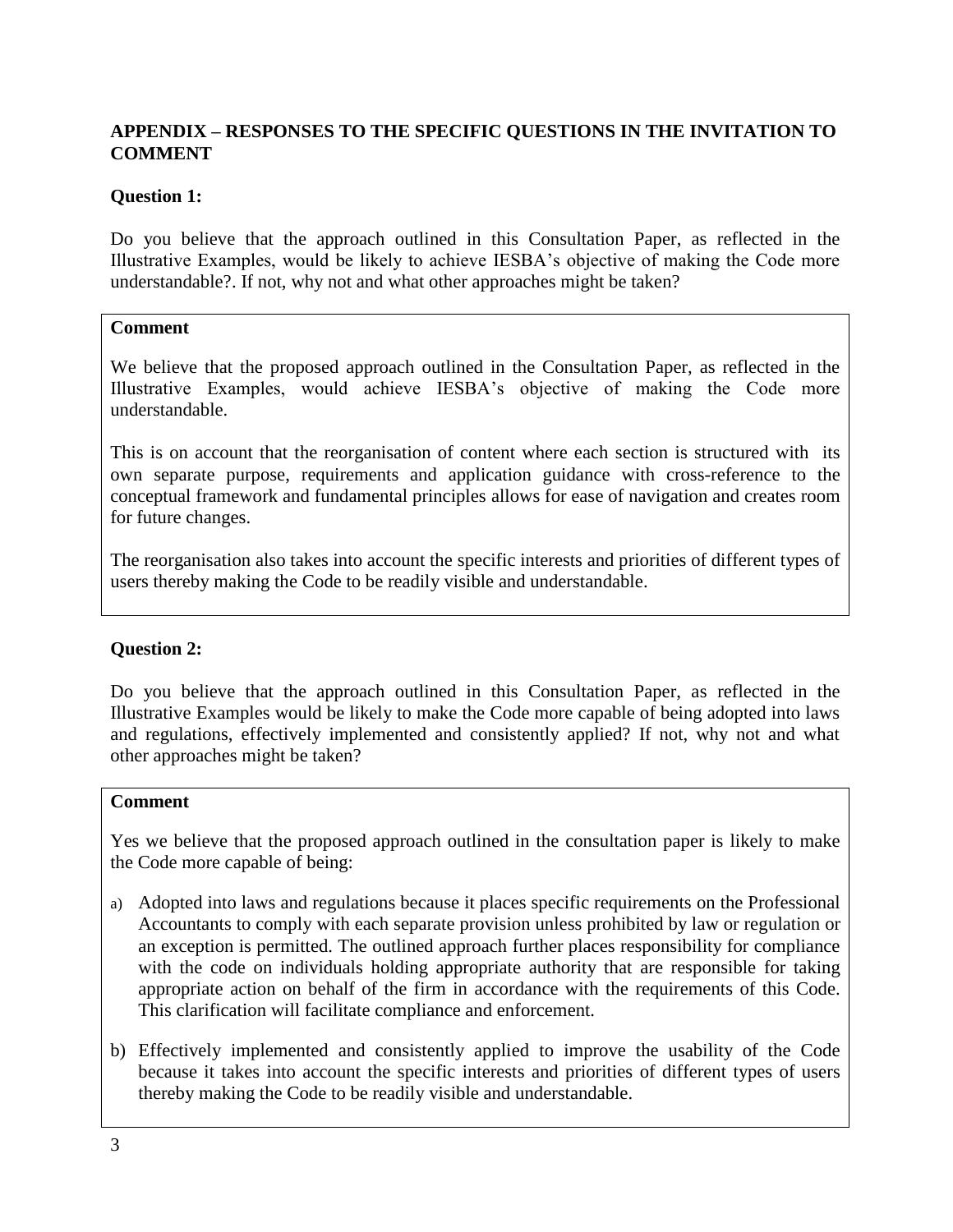# **Question 3:**

Do you have any comments on the suggestions as to the numbering and ordering of the content of the Code (including reversing the order of extant Part B and Part C), as set out in paragraph 20 of the Consultation Paper?

## **Comment**

We support the proposed numbering and ordering of the code as it would make navigation easy and allow for logical flow of ideas by placing related material under a common section. The suggested numbering convention also avoids the usual contrived numbering and is flexible to facilitate the future expansion of current topics and subtopics without renumbering every existing paragraph that follows a change.

# **Question 4:**

Do you believe that issuing the provisions in the Code as separate standards or rebranding the Code, for example as International Standards on Ethics, would achieve benefits such as improving the visibility or enforceability of the Code?

### **Comment**

As pointed in **Para 22**, issuing the provisions in the Code as separate standards or rebranding the Code, for example as International Standards on Ethics, would achieve benefits such as improving the visibility or enforceability of the Code.

We support the proposal because the provisions are relatively self-contained and include clear requirements which meet the key criteria for standards. We also agree with assertion in **Para 22** that the move would align more with the approach taken by other standards setters and could improve the transparency of changes made to sections of the Code, as well as potentially improving enforceability.

## **Question 5:**

Do you believe that the suggestions as to use of language, as reflected in the Illustrative Examples, are helpful? If not, why not?

#### **Comment**

The suggestions as to use of language, as reflected in the Illustrative Examples, are helpful because they enhance the readability and clarity of the Code. We have noted in **Para 23** that this will be achieved through use of:

- a) Simpler and shorter sentences.
- b) Simplified complex grammatical structures.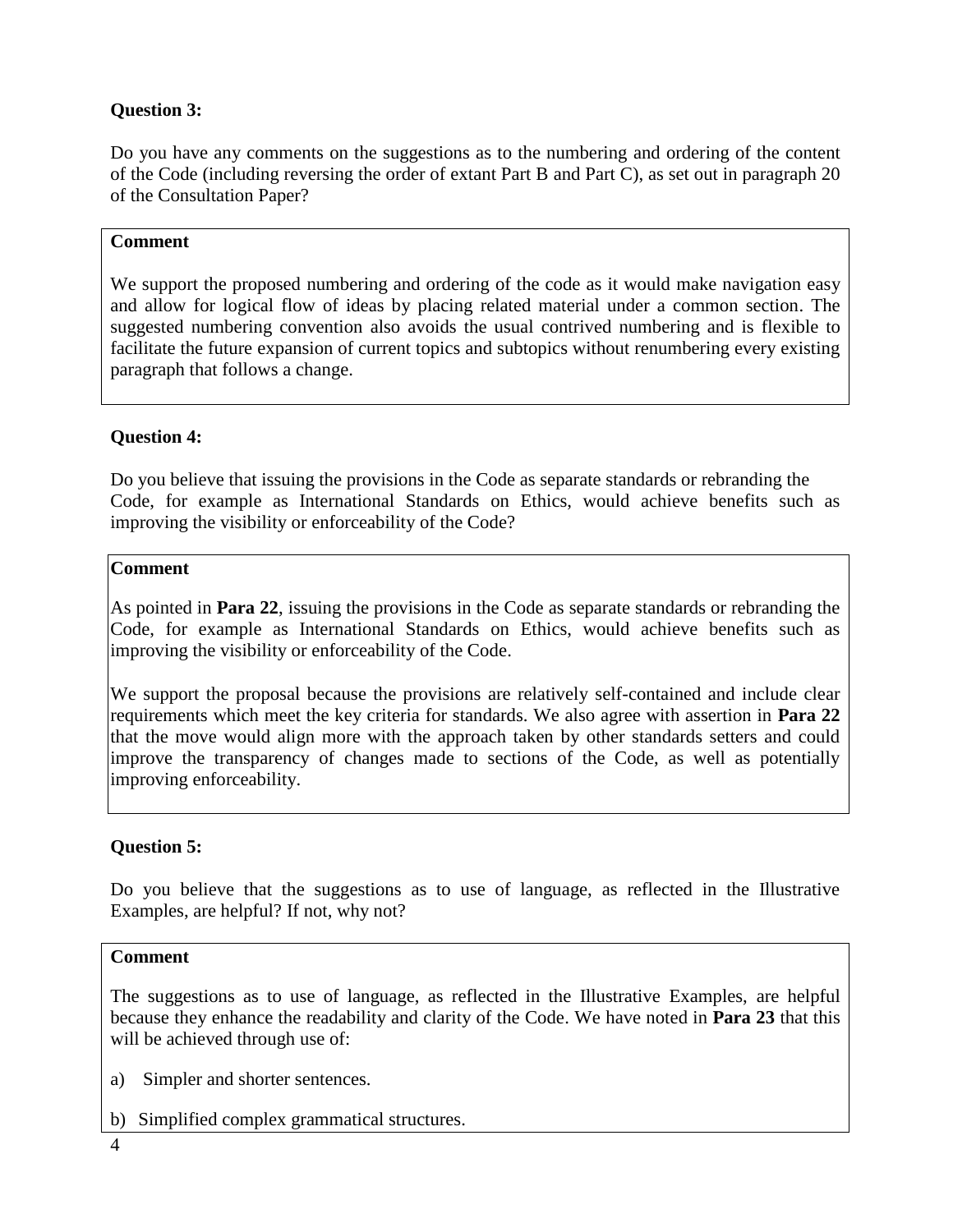- c) Adding a link from the definitions section to terms which although defined, are described at greater length within the text of the Code, such as "network firm." Increased use of the active voice.
- d) Avoiding repetition in the body of the text of definitions which are included in the list of defined terms.
- e) Avoiding legalistic and archaic terms, nuances, and superfluous adjectives.
- f) Aligning terminology used in the independence sections with that used by the International Auditing and Assurance Standards Board (IAASB).

### **Question 6:**

Do you consider it is necessary to clarify responsibility in the Code? If so, do you consider that the illustrative approach to responsibility is an appropriate means to enhance the usability and enforceability of the Code? If not, what other approach would you recommend?

#### **Comment**

As alluded to in **Question 2** we consider it is necessary to clarify responsibility in the Code because it places compliance with the code on individuals holding appropriate authority that are responsible for taking appropriate action on behalf of the firm in accordance with the requirements of this Code. This clarification also facilitates compliance and enforcement.

#### **Question 7:**

Do you find the examples of responsible individuals illustrated in paragraph 33 useful?

#### **Comment**

Yes, the provided examples of responsible individuals illustrated in paragraph 33 of the consultation paper are useful in that they remove possible doubt and ambiguity on where responsibility for compliance is placed.

#### **Question 8:**

Do you have any comments on the suggestions for an electronic version of the Code, including which aspects might be particularly helpful in practice?

#### **Comment**

The Institute welcomes suggestion of making available the Code in electronic format. The proposed means would help users better understand the Code and subsequently would enhance its usability.